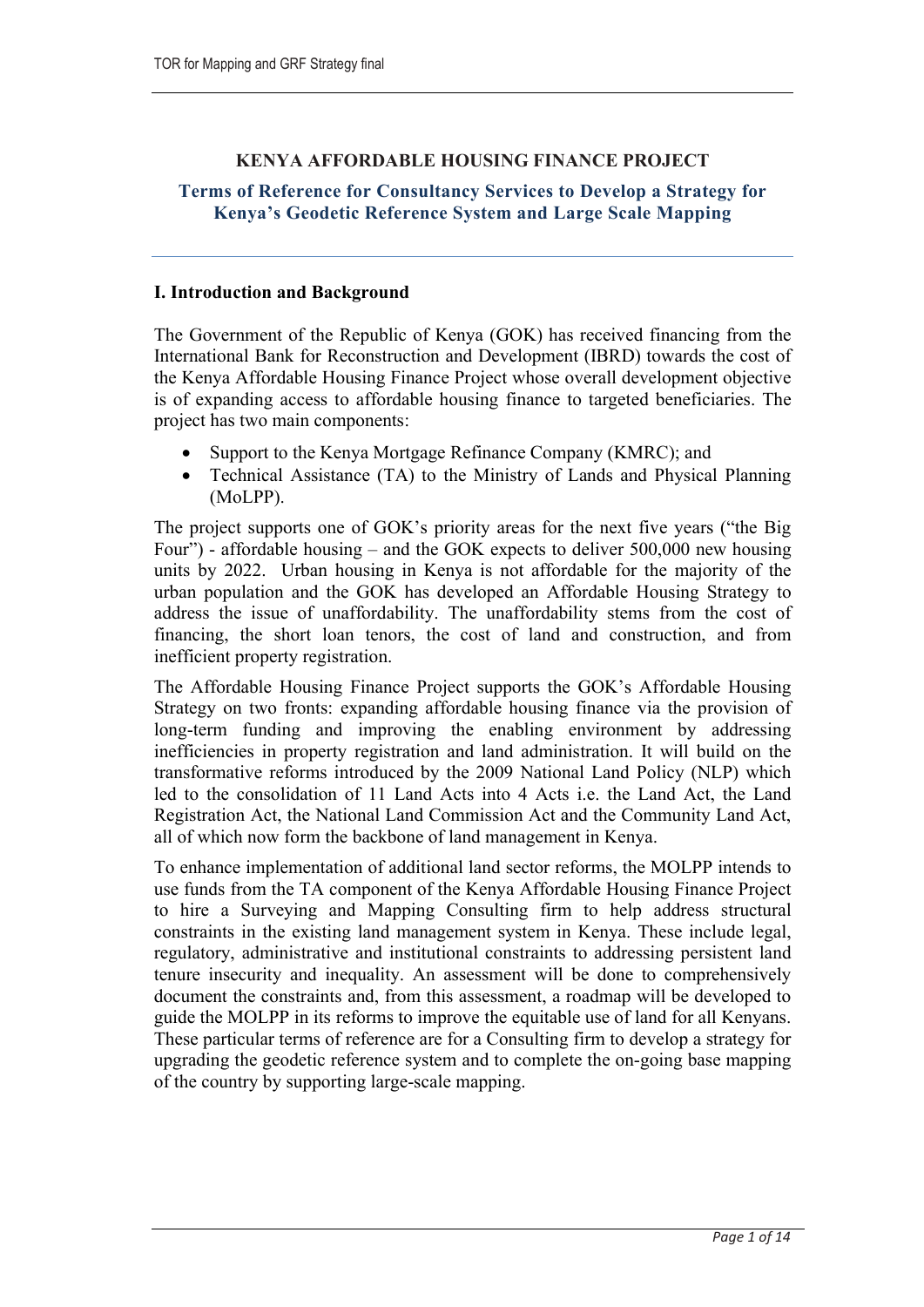## II. Objectives of the Assignment

The overall objective of this assignment is the provision of Technical Assistance to the MOLPP to develop a strategy for Large-Scale Mapping and development of a Modern Geodetic Reference System for Kenya so as to improve the quality and reliability of spatial data for land administration in Kenya. The specific objectives of the assignment are:

- To review the status of the Geodetic Reference System (GRS) and of Topographic and Cadastral Mapping in Kenya, and analysing relevant regulations and technical specifications in these areas;
- To develop strategies for a modern Geodetic Reference System and for Large-Scale Mapping to support land administration and management in compliance with international standards;
- To develop Technical Specifications and Requirements for the establishment of a modern Geodetic Reference System and for Large Scale Mapping; and
- Transferring knowledge and building capacity for the Client's personnel.

The client's intent is to hire a Consulting firm with relevant professional qualifications and practical experience to provide services according to the scope outlined below so as to achieve the objectives outlined above.

### III. Scope of Services and Specific Tasks

There are 4 main tasks:

- 1. Reviewing the status of the Geodetic Reference System (GRS) as well as that of the Topographic and Cadastral Mapping in Kenya while analysing the relevant regulations and technical specifications in this area;
- 2. Developing strategies and designs for a modern Kenya GRS for Large-Scale Mapping so as to support land administration and management in compliance with international standards;
- 3. Developing Technical Requirements and Specifications to:
	- a. support a Request for Bids (RFB) for the upgrading of the current GRS, including expanding the network of Continuously Operating Reference Stations (CORS) and a Horizontal and Vertical Geodetic Network;
	- b. establish a precise Geoidal Model for Kenya;
	- c. support a Request for Bids for Large Scale Mapping of the developed/urban areas in the country for purposes of land administration and management; and
- 4. Transferring knowledge and building the capacity of the client's staff to strengthen and increase sustainability of land administration and management services.

### 1. Reviewing and assessing GRS and Topographic and Cadastral Mapping

The Consulting firm should carry out a detailed review of the state of GRS, and of Topographic and Cadastral Mapping in Kenya including a review and analysis of actual regulations and technical specifications on the geodetic network, land survey, topographic and cadastral mapping, gravimetric survey and geoidal computation. The review and assessment should include:

 the existing horizontal and vertical geodetic datums, coordinate systems, order/class of horizontal and vertical geodetic network, configuration and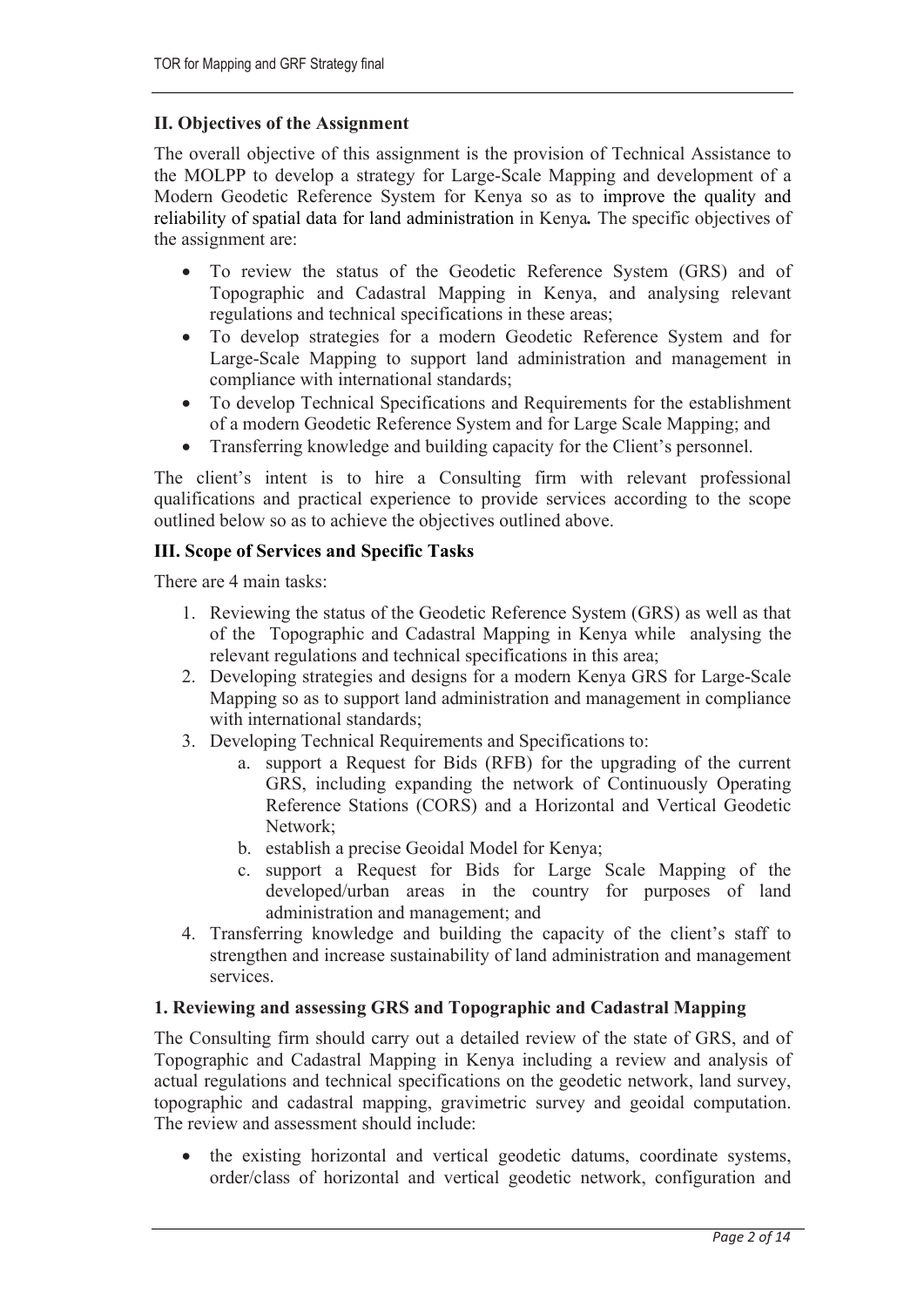layouts of the networks, estimated accuracies of horizontal and levelling networks, assessment of the type of the network, number of points (initialling established and actual), type of monumentation, density of the horizontal and levelling networks, existing CORS network (including those that are privately-operated), number of stations, type of monumentation, configuration of CORS network, and other information required to assess the state and compliance of GRS with modern requirements;

- the state of the topographic and cadastral mapping and land surveys, scales of mapping, coordinate systems and map projections, type of mapping, estimated accuracy, coverage of the country, including built up areas at large scale mapping, specifications and standards used for mapping, years of mapping and actuality of maps, availability of digital map data sets, type of data (raster and vector), data models used for spatial data capturing and maintenance, information system used to manage digital data sets and data bases, availability of aerial photography and satellite imagery (analogue and digital), imagery resolution and specifications, years of imagery capturing, source of imagery data and other information required to assess the state of base mapping and large scale mapping;
- availability of the gravimetric survey data and information for the territory of the country, its accuracy and density; availability of the gravimetric network points; classes of the network, its accuracy and layout; and geoidal model availability, accuracy and specifications;
- assessment of geospatial data needs of the Ministry, its departments, counties, sub-counties, municipalities, government agencies and private organisations for land administration and management for various purposes including physical planning and environmental protection; and preparation of relevant recommendations and justification for adoption of a modern geodetic reference system; and
- review and analysis of the related regulations, technical specifications and requirements for the geodetic reference network and mapping, data models and their compliance with modern standards, specifications and regulations; and recommendations to improve the regulations and specifications in terms of quality and reliability of geospatial data and information.

Based on the above, the Consulting firm should prepare a Technical Report on the findings of the current state and on the needs and recommendations in the areas of geospatial data, geodetic network and base mapping for different sectors of the economy. The consulting firm should also carry out workshops for the stakeholders to discuss the findings and recommendations in order to get relevant feedback to enrich the final version of the report for submission to the client.

# 2a. Developing Strategies and Designs for KGRS

Based on the Technical Report with findings and recommendations on the state and assessment of the geospatial data needs endorsed by the client, the consulting firm should prepare a Design, strategy roadmap and implementation plan for a modern Kenya Geodetic Reference System (KGRS) as well as an estimated cost of the program. The term KGRS in this ToR includes: the design and establishment of CORS and a passive Geodetic Control Network (GCN); and the establishment of a precise levelling network as well as a precise Geoidal Model for entire country.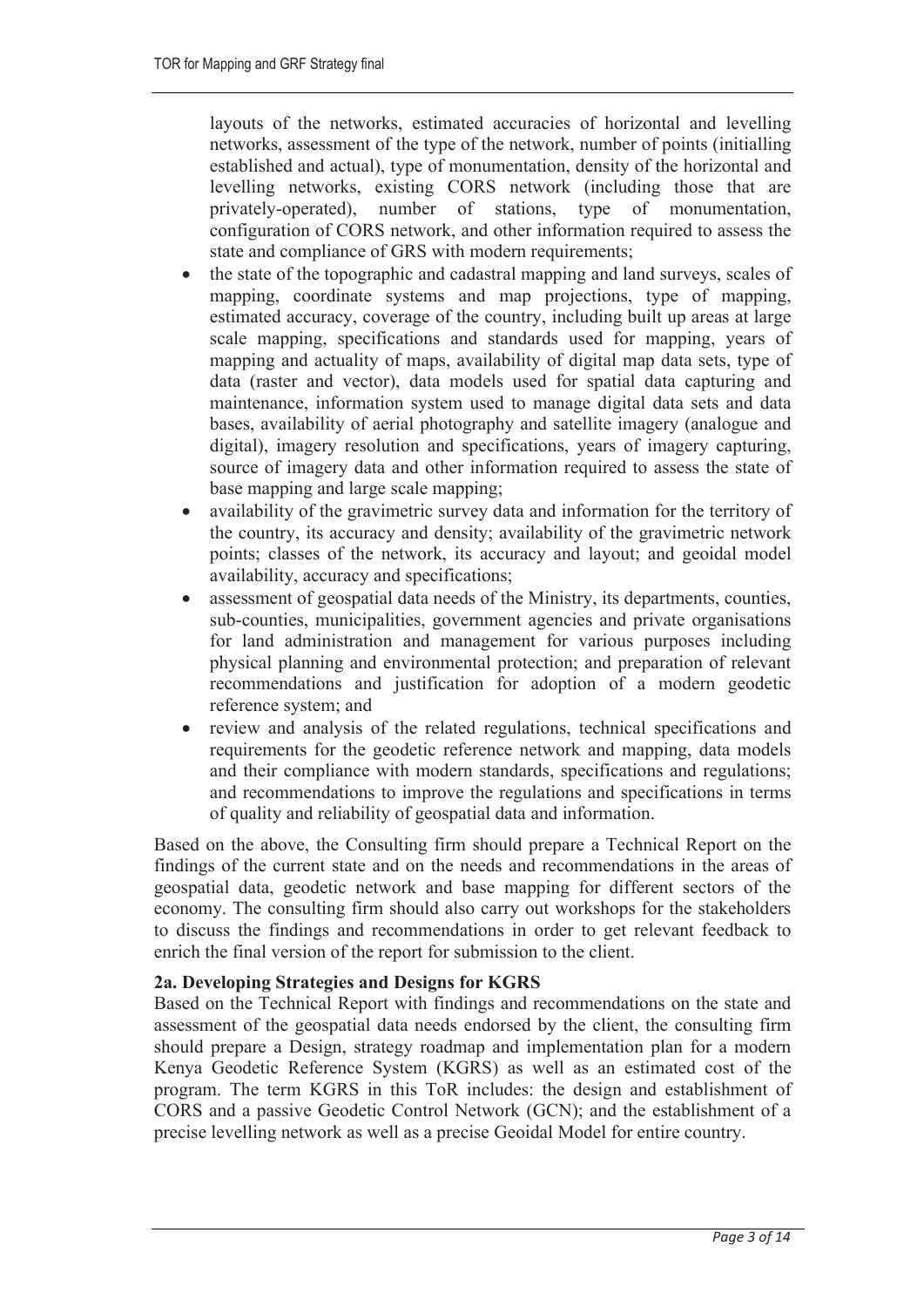The KGRS is to be used across all state and non-state agencies in the country for all land surveys, topographic and cadastral mapping, and any other type of spatial data capture, management and dissemination. The KGRS should be built using modern Global Navigation Satellite System (GNSS) technology with the objective to establish a network of CORS and GCN points, regularly covering the territory of the country, as a part of the African Geodetic Reference Frame (AFREF). The design and development strategy of KGRS should include:

- A Proposal and justification for establishing a modern Geodetic Horizontal and Vertical Datum and a New Coordinate Reference System (NCRS) for Kenya based on AFREF requirements and specifications. The proposal should also include: analysis of advantages of a new coordinate system and vertical datum; proposals and approaches to determining transformation parameters to an NCRS; and a way forward and implications for legacy spatial data transformation;
- The design and expansion of the existing CORS Network and the Network Control Centre (NCC) including: configuration and layout of the network; technical specifications for the equipment for the stations as well as the equipment of NCC; requirements for monumentation; a description of stations based on UNAVCO recommendations; Internet communication to the NCC; specification for Real Time Kinematic (RTK) services; data computation; and network monitoring requirements;
- design of horizontal and vertical Geodetic Control Network (GCN) including: proposed configuration and layout of the horizontal network, and control points monumentation; specifications and technical requirements of GNSS observation and required positional accuracy of points; network computation and adjustment requirements; configuration and layout of the levelling network; specifications for monumentation of benchmarks; requirements and specifications of network accuracy and observations, computations and adjustment; and requirements for description of location points, publishing of a catalogue of coordinates and heights, and use of the results;
- design of a precise Geoidal Model for Kenya, including: establishment of a gravimetric network of minimal configuration required to support gravimetric survey; layout of a network configuration; specifications and requirements for network gravimetric surveys, monumentation and computation; requirements and specifications of airborne gravimetric survey for geoidal modelling for earth movement; requirements of the model computation; and the geoidal model accuracy which should be about 3-5 cm;
- in cooperation with the client, prepare a strategy of establishing the KGRS including cost estimation, a Road Map and an Implementation Plan as well as the phasing and prioritization of establishing the network;
- assist the client in: preparing a relevant regulation on the new Datum; adopting a new geodetic reference and a new coordinate system for the country; preparing a Road Map for its implementation; and determining implications of the new system and approaches to resolving related issues; and
- Ensure that this design integrates the existing KGRS, coming up with parameters that will allow transformation.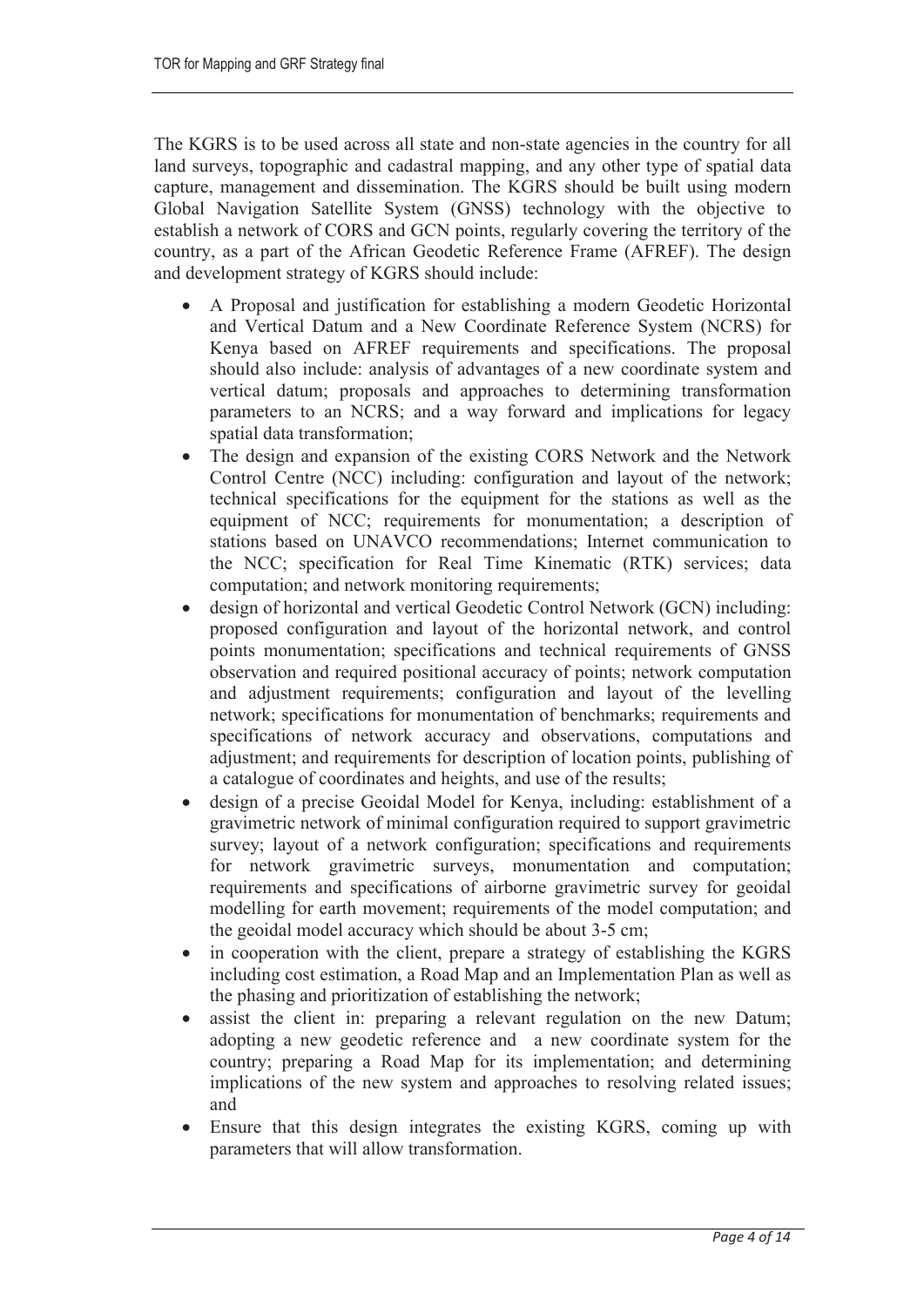The establishment of the KGRS should be done in a few phases, depending on the needs of various sectors of the economy, starting from the priority areas with most active economic developments and robust communication network, and gradually covering entire territory. The design of KGRS should be based on the use of modern GNSS technology and methodology, digital equipment for levelling, digital gravimeters for network establishment, and airborne gravimetric survey for Geoidal Model computation.

The Consulting firm should analyse the needs of the land sector in a modern vertical datum and reference system and should provide justification for the update and restoration of the levelling network, including the need for: establishing or upgrading the existing Tide Gauges for hydrographic monitoring of the sea level; and for updating the Mean Sea Level (MSL) determination and vertical datum for the country based on modern concept and approaches in this domain.

The CORS network design should include an assessment of the existing Network Control Centre (NCC) to ensure that it will: monitor the CORS network; process the data from the CORS stations; monitor gravimetric surveys; and provide Real Time Kinematic (RTK) Services to customers for surveying and mapping, navigation, , precision agriculture etc.

The Gravimetric Survey of the territory and the computation of the accurate Geoidal Model should enable: establishment of a uniform vertical reference for the entire territory; broadcasting of the 3D corrections for precise RTK positioning services; and obtaining of optometric heights for surveying, mapping and spatial data capturing for different purposes.

The Consulting firm should prepare a draft Technical Report articulating a strategy for establishing the KGRS and submit it to the Client for endorsement. A workshop should be carried out for all stakeholders to discuss the Strategy and provide feedback to feed into the final version of the report.

### 2b. Developing Strategies and Designs for Large Scale Mapping

Based on the Technical Report with findings and recommendations on the state and assessment of geospatial data needs endorsed by the Client, the Consulting firm should prepare the Design, Strategy, Road Map and Implementation Plan for Large Scale Mapping. The design and strategy should be based on achievements of GNSS, digital mapping and geospatial data management technology and on the achievements of Information and Communication Technology (ICT).

The strategy should envisage the use of modern digital mapping, spatial data capturing and processing technology so as to establish high resolution Digital Orthorectified Imagery (DOI), Digital Elevation Model (DEM) and Vector Map datasets for the entire country, which will serve as the base dataset for land administration and management including cadastral survey, land registration, land valuation and physical planning; the datasets will also serve the need for environmental protection and other needs of the economy.

The design and strategy development for Large Scale Mapping should include at minimum:

• The design of Large Scale Mapping, coverage of the country with the base maps at different scales, resolution and accuracy depending on the needs of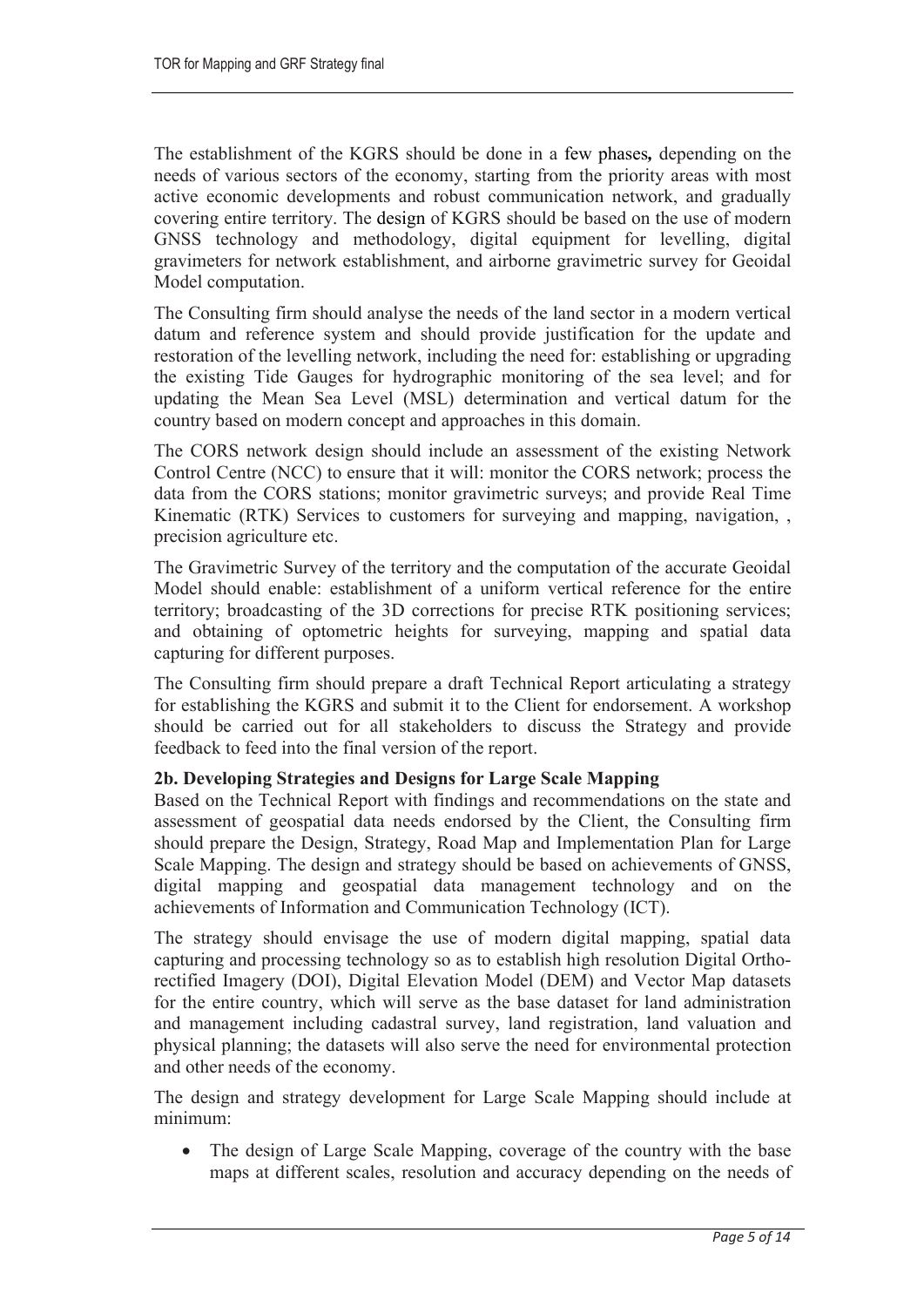the land sector and of the economy as a whole;

- The selection and justification of possible options and methodology of digital imagery capturing, imagery resolution sources and radiometric characteristics for the large scale mapping of urban areas;
- The development of a Strategy of Large Scale Mapping, a road map and an implementation plan, depending on the needs and availability of resources and on estimates of the cost of this mapping for different options; and
- A strategy and methodology for production of a Vector Base Map of different resolutions and details, depending on their potential use and priority areas.

The strategy should include justification of different options of imagery capturing for large-scale mapping, including aerial photography or use of high resolution satellite imagery as well as cost/efficiency analysis from the perspective of multiuse of the imagery by multiple state and non-state agencies and the cost of licencing and maintenance.

In addition, the strategy should include the acquisition of very high resolution orthorectified imagery for the country from the digital airborne or satellite data and information, including imagery of a resolution of 0.1metres Ground Sample Distance (GSD) for the cities and other built up areas and of a resolution of about 0.3-0.5 metres GSD for other territories of the country.

Furthermore, the strategy should include establishment of high resolution Digital Ortho-rectified Imagery for the entire territory, which will serve as the background data set for land administration, cadastral survey and land registration. In addition, the strategy should include production of accurate DEM, including Digital Terrain Model (DTM) as well as Vector Map data sets for cities and other areas according to the Data Model and Data Catalogue. The existing Data Model and Data Catalogue should also be reviewed and updated by the Consulting firm in cooperation with the client and another consultancy responsible for data modelling<sup>1</sup>. The Data Model will be used in future by all institutions or private businesses involved in surveying and spatial data capture to secure the uniformity and accuracy of the spatial data and to facilitate data exchange and integration.

The Consulting firm should prepare a draft Technical Report on the Strategy of Large-Scale Mapping and submit it to the Client for endorsement. A one day workshop should be carried out for all stakeholders to discuss the strategy and provide feedback to inform the final version of the report.

### 3. Developing Detailed Technical Requirements and Specifications

### (a) General requirements to Document

The Consulting firm, based on the design, strategy and implementation plan of the KGRS and Large-Scale Mapping developed in the stages above and endorsed by the Client, should prepare draft Technical Requirements and Specifications (TRS) as follows:

- Technical Requirements and Specifications for the establishment of KGRS ready for use to Request for Bids and in the tendering process;
- Technical Requirements and Specifications for the Gravimetric Survey and Geoidal computation for Kenya for use to Request for Bids and in the

<sup>&</sup>lt;sup>1</sup> Consultancy services for Data Modelling for Land Administration and Management by the MLPP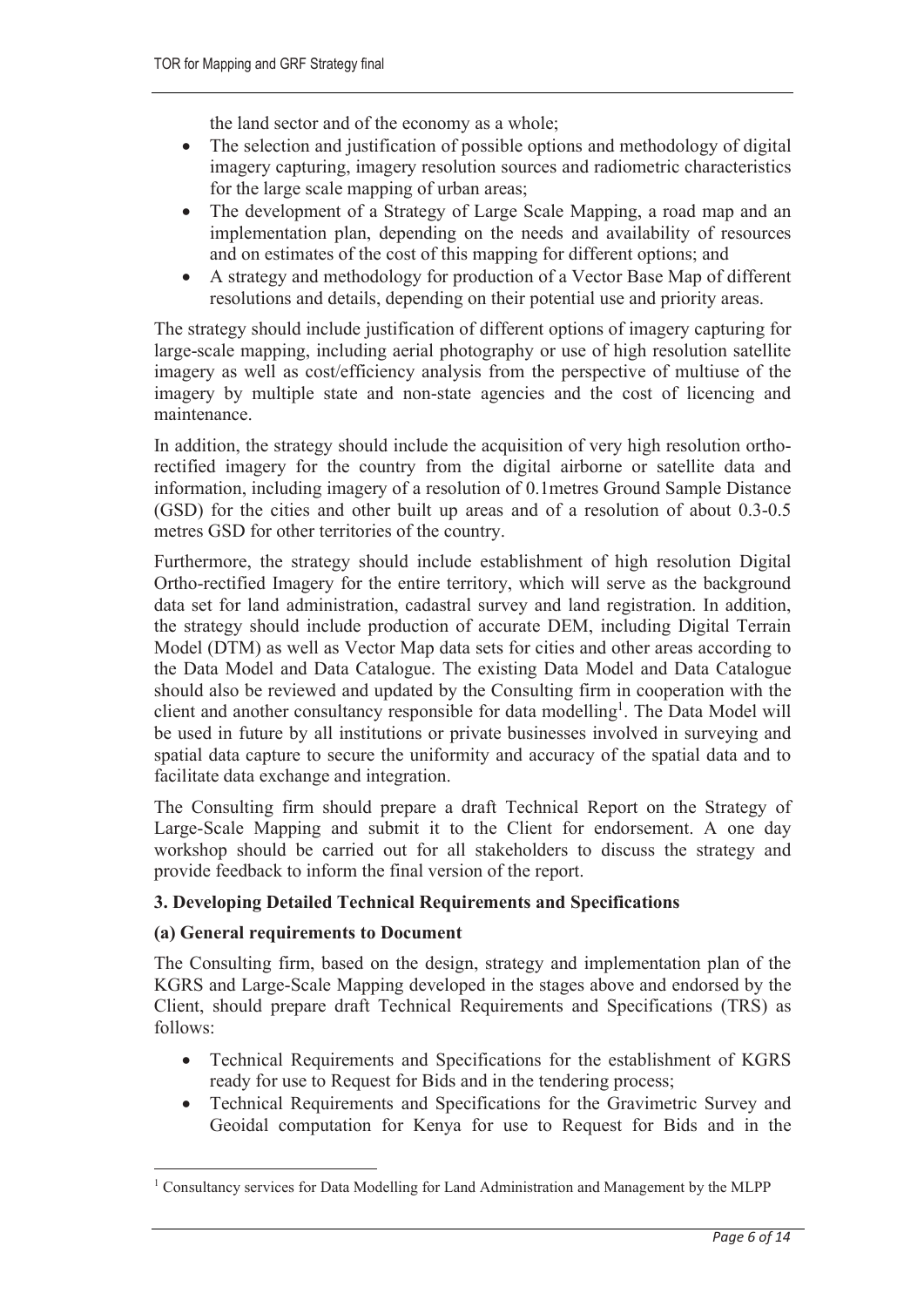tendering process; and

 Technical Requirements and Specifications for large scale mapping of the developed/urban areas in the country, for use in the Request for Bids and in the tendering process.

The TRS are to enable the client undertake procurement of required services and works according to the Strategy and Implementation Plan for KGRS and Large-Scale Mapping. The TRS should be based on modern ICT, GNSS, digital technology and on a clear methodology of national geodetic network establishment, spatial data and imagery capture and processing. It should be prepared at a high level of technical standards, and should be compliant with the World Bank Regulations, Requirements and Request for Bids (RFB) Standard Procurement Documents (SPD).

The TRS document for KGRS and Large-Scale Mapping should consist of two logical parts: i) general requirements; and ii) detailed technical requirements and specifications.

General Requirements Documentation. This part of the document for both KGRS and Large-Scale Mapping should include: background information on the existing geodetic reference datum and system in Kenya; layouts of existing horizontal, vertical and CORS networks (including those privately-owned); coverage of the country with topographic and cadastral maps at different scales; a brief regarding completed and on-going projects on spatial data and information including the ongoing base mapping exercise; project inception requirements; organisation and safety of field work procedures; data submission, control and acceptance arrangements; products and document acceptance/rejection criteria; Quality Assurance and Quality Control (QAQC) requirements; required quantities of product and document deliverables; requirements on the bidder's qualifications, experience, and technical and financial capacity; estimated implementation plan as well as other necessary requirements; and clear and detailed technical specifications and requirements that will enable the bidders to provide competitive bids and allow them to propose new methods of data production based on their experience gained from similar projects.

Detailed Technical Specifications Documentation. This part of the document, depending on the type of deliverables, should include: i) specifications for detailed design and expansion of the existing CORS network, NCC and network computation and adjustment; ii) specifications for detailed design and establishment of passive Geodetic Control Network and network computation and adjustment; iii) specifications for the design and establishment of Precise Levelling Network and network computation and adjustment; iv) Technical Specifications and requirements for the gravimetric Survey and Geoidal Model computation; and v) technical requirements and specifications for Large Scale Mapping. Detailed requirements regarding detailed technical specifications as well as some templates on the content of such documents are provided in the relevant chapters and annexes below.

### (b) Detailed Technical Specifications for KGRS

The part of the document on detailed Technical Requirements and Specifications for KGRS should include:

• CORS network design and expansion should detail technical requirements and specifications (both government and privately operated CORS) which take into account the earlier work done by in establishing the CORS. In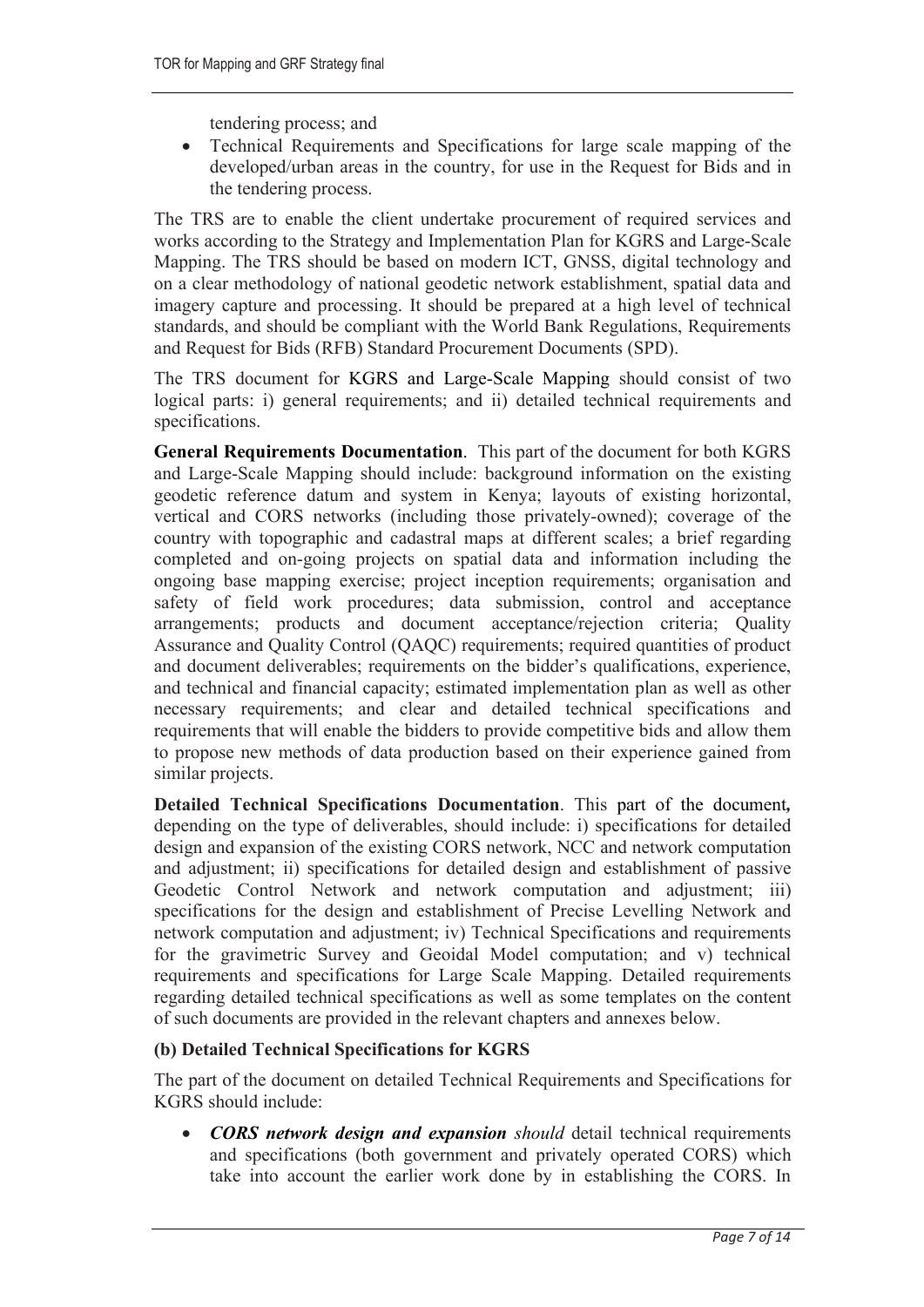addition to what is indicated above, it should include: i) requirements for network design and reconnaissance; ii) sites monumentation requirements; iii) network accuracy specifications; iv) site security requirements; v) NCC and required equipment and communication technical specifications; vi) CORS network observations, computation and monitoring requirements; vii) RTK services specifications and requirements; and viii) other specifications and requirements to ensure a phased approach to the establishment of a modern CORS network that will provide efficient and reliable RTK and postprocessing positioning services for the customers.

- Passive Geodetic Control Network design and establishment technical requirements and specifications. In addition to the above, it should include: i) requirements for network design and reconnaissance; ii) points monumentation requirements; iii) network accuracy/orders specifications; iv) required GNSS equipment and methodology of network observation; v) technical specification and software for computation and adjustment including for use of research (for academic software in addition to commercial software); and vi) other specifications and requirements to ensure a phased approach to the establishment of passive GCN for land administration and spatial data capture.
- Precise Levelling Network design and establishment technical requirements and specifications. In addition to the above, it should include: i) requirements for network design and reconnaissance; ii) benchmarks monumentation requirements; iii) network accuracy/orders specifications; iv) required equipment and methodology of network observation; v) technical specification and software for computation and adjustment; and vi) other specifications and requirements to ensure a phased approach to the establishment of a precise levelling network for land administration and spatial data capture.

In addition, it should include other requirements and specifications informed by the experience of the Consulting firm from implementing similar projects elsewhere, which will ensure a phased approach to KGRS development and establishment of accurate and reliable KGRS as per KGRS Strategy and Design.

### (c) Detailed Technical Specifications for Gravimetric Survey and Geoidal Model

The technical requirements and specifications for the Gravimetric Survey and Geoidal Model Computation should be based on the design of the Gravimetric Network and Geoidal Model for Kenya. The document should contain the information according to the general requirements provided above and detailed technical requirements and specifications. The part of the document on detail Technical Requirements and Specifications for Gravimetric Survey and Geoidal Computation should include at a minimum:

 design of the establishment of the gravimetric network of minimal configuration to support gravimetric survey of the territory, layout of the network, required accuracy of the network, monumentation of the gravimetric points of different classes of accuracy, methodology of field observation, minimal specification and requirements on the equipment, safety of field observation, network observation processing, and adjustment and values computation;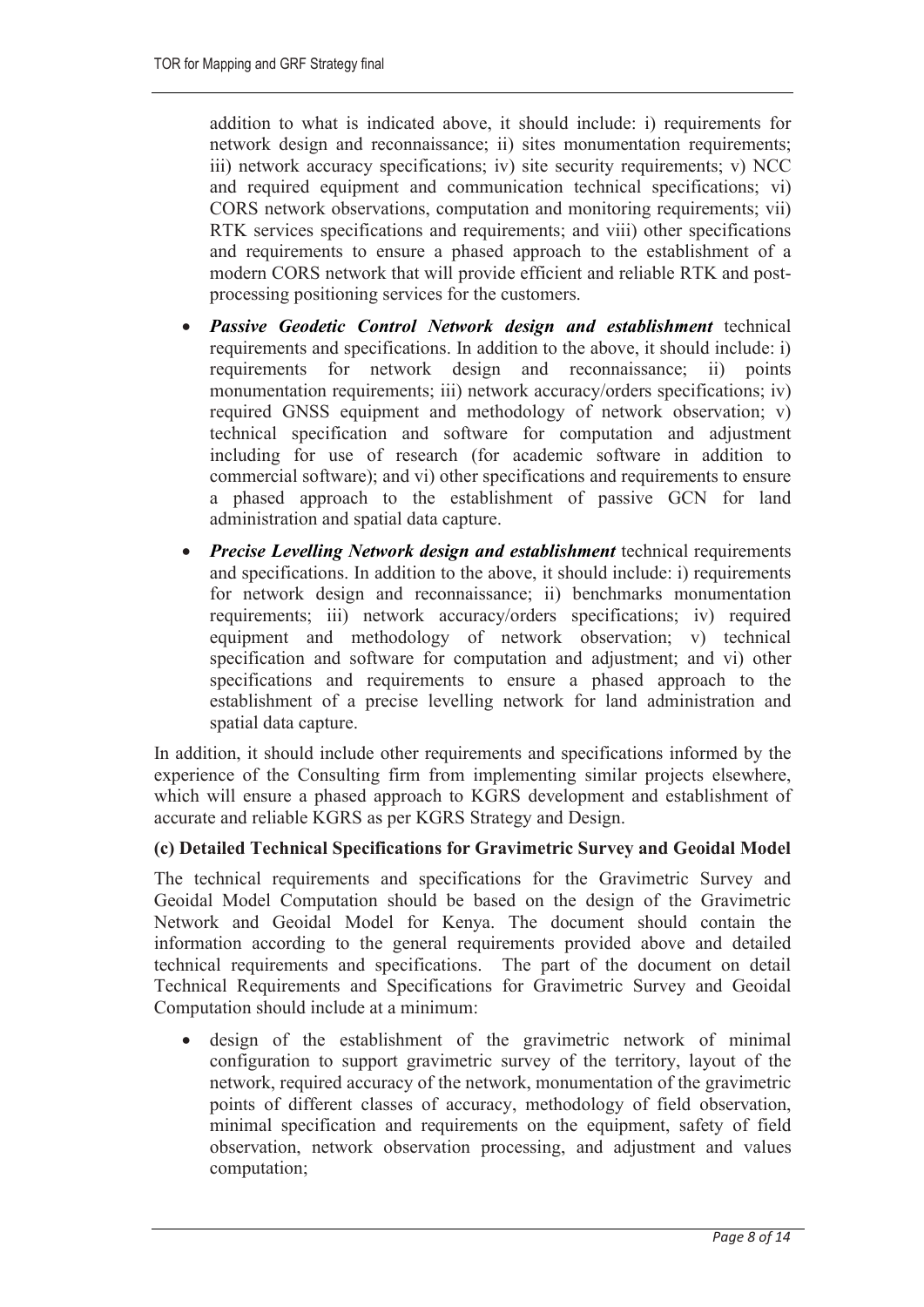- design of the airborne gravimetric survey for the precise Geoidal Model computation, flight plan requirements, minimal specifications of the equipment and aircrafts, airborne gravimetric survey technical specifications, requirements on other data, and information required for Geoidal computation (DTM, geological data etc.) to ensure vertical accuracy of the Geoidal Model better that 3-5 cm, depending on the areas;
- requirements and specifications for the Geoidal Model computation, minimal requirements on the methodology and software, and final results and geoidal model format requirements; and
- other requirements and specifications based on the experience of the Consulting firm from similar projects implemented in other countries which will ensure the establishment of an accurate gravimetric network and the carrying out of airborne surveys for establishment of a precise Geoidal Model as per strategy and design.

### (d) Detailed Technical Specifications for Large Scale Mapping

The part of document on detailed Technical Requirements and Specifications for Large Scale mapping should, in addition to the general requirements, include at a minimum:

- requirements on the source of digital imagery (airborne or satellite imagery specifications) including the resolution as Ground Sample Distance, radiometric resolution, maximum clouds coverage allowed etc.;
- Ground Control Points (GCP) requirements and specifications;
- GCP surveying requirements and specifications;
- minimal specifications of the aerial camera and navigation equipment in the case of aerial photography option;
- specifications for Digital Elevation Models for imagery ortho-rectification;
- digital imagery data processing, ortho-rectification and production of the DOI mosaics;
- specifications of resolution and positional accuracy of DOI;
- specifications and requirements for Vector Map Data production; requirements for imagery restitution, vectorization and DTM/DSM production;
- vector data accuracy and topology requirements;
- Data Model and Data Catalogue for the Vector Map data;
- standardized symbolization for large scale mapping (symbols that are used to identify features on the ground); and
- Other specifications and requirements to ensure a phased approach to large scale mapping of the territory and the availability of accurate and reliable digital large scale mapping data for the land administration sector and the economy as a whole.

### 4. Capacity Building and knowledge transfer

Knowledge transfer and capacity building of client's personnel in the conceptual design of KGRS and Large Scale Mapping, and preparation of required regulations and documentation to enable the personnel supervise the KGRS and Large Scale Mapping establishment and management of implementation of relevant projects, is an important task of the consultancy services and is required to ensure sustainability of the process.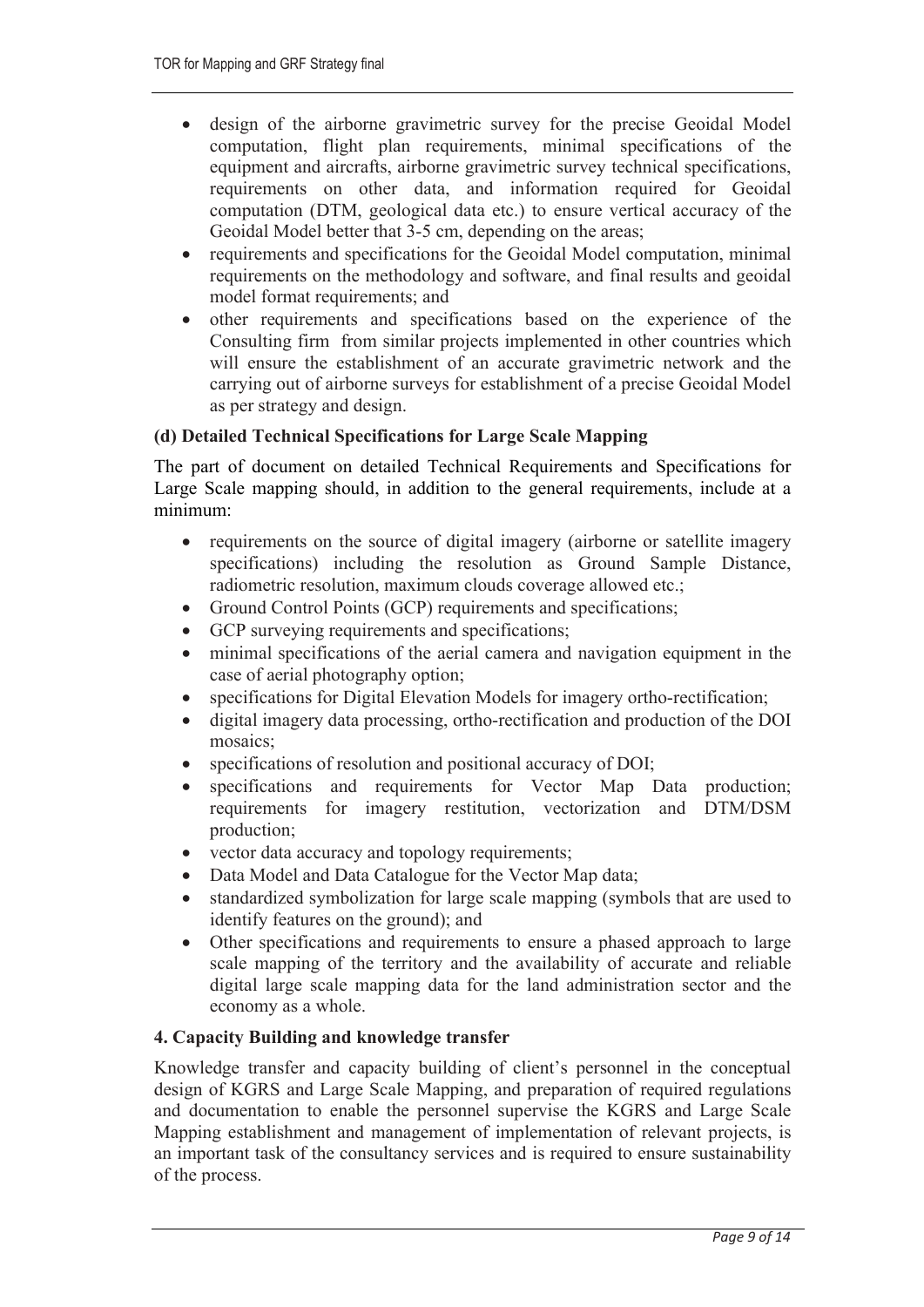This assignment requires participation of the Client's personnel and local experts in the overall process, contributing to the assessment of the geodetic reference system and mapping and in the assessment of the needs of different agencies and organizations. Knowledge of local environment, conditions and procedures is very important for the success of the assignment and for achieving its objectives.

To get maximum efficiency and contribution of the Client's personnel, the capacity building activities should be properly distributed, coordinated and aligned with other activities to ensure efficiency in capacity building, allow the Client's personnel to understand the process and to be ready to participate in all the activities involved in conceptual design and strategy development for KGRS and Large Scale Mapping.

The knowledge transfer and capacity building in general should include:

- Workshops to discuss each one of the main deliverables, as per the requirements of this  $ToR - all together at the minimum 5 (five) workshops$ with an estimated average number of participants of about 40 people for each;
- A workshop (training course) on modern trends in Geodetic Reference Systems establishment, Large Scale Mapping and use of Information and Communication Technology, Digital Data and Imagery capturing and use – estimated about 2 days duration for about 50 people;
- A training course on new technology, requirements, standards, regulations, and methods of spatial data capturing and large scale mapping, including overview of equipment and tools  $-2$  to 3 days for about 10 to 20 of the Client's key personnel;
- A coaching approach and other capacity building methods can also be used to enhance the capacity of the client's personnel and to achieve the capacity building objectives; and
- Other activities as might be considered necessary based on the Consulting firm's experience from implementing similar projects in developing countries.

The consulting firm, based on its experience from similar assignments, can also propose additional or alternative methods of knowledge transfer and capacity building for the client's personnel, involved in design and strategy development, considered necessary to improve capacity and to ensure sustainability of development and implementation processes.

The knowledge transfer and capacity building should also include support to the Client to prepare and undertake a *public information and sensitization campaign* to communicate to the professionals and to the public in general the message regarding new geodetic reference system and large scale mapping and their advantages for the economy. The support to the campaign should include: assistance in formulation of key messages; support in the design of dissemination materials including leaflets and posters to be used in the campaign; preparation of presentations; preparations necessary for media campaigns; participation in the campaign; support in preparation of seminars for the stakeholders; and carrying out any other measures that will make the public information and sensitization campaign successful. Detailed support for the public information and sensitization campaign should be discussed and agreed at the Inception Stage.

The capacity building methodology and training activities should be discussed and agreed with the Client at the Inception Stage and, thereafter included in the final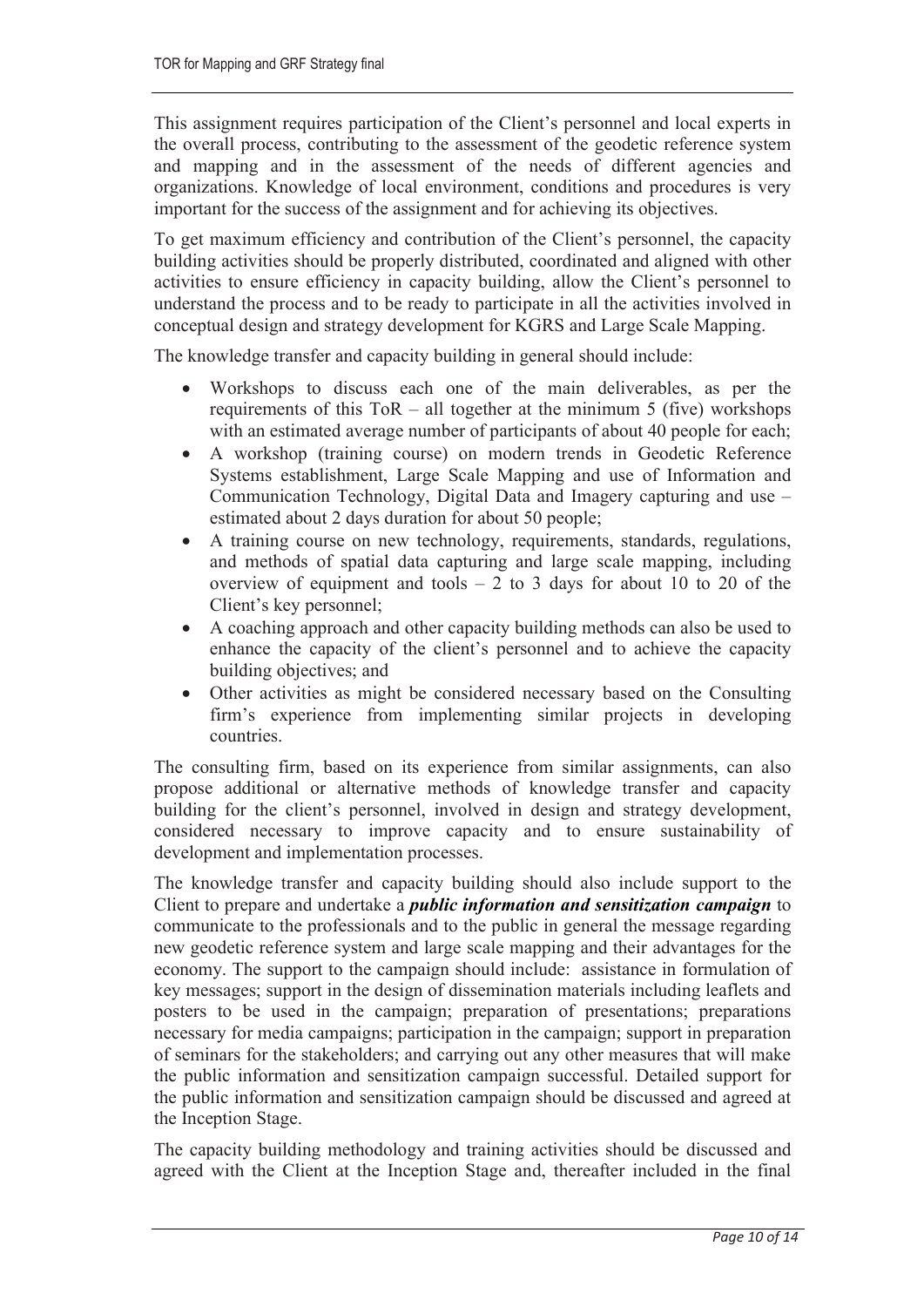Implementation Plan. The final Implementation Plan approved by the client will be contractually binding to the Consulting firm. The Consulting firm should present a concise report at the completion of this activity. The report should include results and recommendations on capacity building needs for the future system.

# IV. Required Personnel

The assignment is estimated to be completed within 12 months (48 weeks) and the estimated consultancy staff inputs are 55 person months. This includes the inputs of the team leader, and experts with international and local experience.

| <b>Experts</b>                                                                    | <b>Person Months</b> |
|-----------------------------------------------------------------------------------|----------------------|
| Team Leader                                                                       | 12                   |
| Geodesist                                                                         | 8                    |
| <b>CORS</b> Network Specialist                                                    | 7                    |
| Gravimetric Network Design & Survey, and Geoidal<br><b>Computation Specialist</b> | 10                   |
| GIS Specialist                                                                    | 4                    |
| Photogrammetric                                                                   | 10                   |
| <b>LIMS</b> Specialist                                                            | 4                    |
| <b>TOTAL</b>                                                                      | 55                   |

### Table xx: Indicative list of experts and inputs

### Qualifications of the team leader and key experts are as follows:

### 1. The Team Leader qualification requirements are as follows:

- Master's degree or equivalent in geodesy, surveying and mapping or related disciplines and a minimum of 15 years of practical experience after graduation;
- A minimum of 10 years of experience of international project work in national geodetic reference networks design and establishment, surveying and mapping projects development and implementation in developing countries, including Sub-Saharan Africa;
- A minimum of 5 years of experience at the position of project manager or team leader for similar assignments, and documented confirmation of successful completion of such projects;
- Good understanding of modern trends and developments in the area of geodesy, geoidal modelling, mapping and surveying;
- Practical experience of geodetic control network, base mapping and large scale mapping needs assessment, development of strategic documents, previous experience of design of national geodetic networks, base mapping, large scale mapping etc.;
- Practical experience in preparing technical specifications for national geodetic networks, base mapping and large scale mapping development and documented confirmation of such experience from other projects;
- Good knowledge of geodesy, surveying and mapping regulations, modern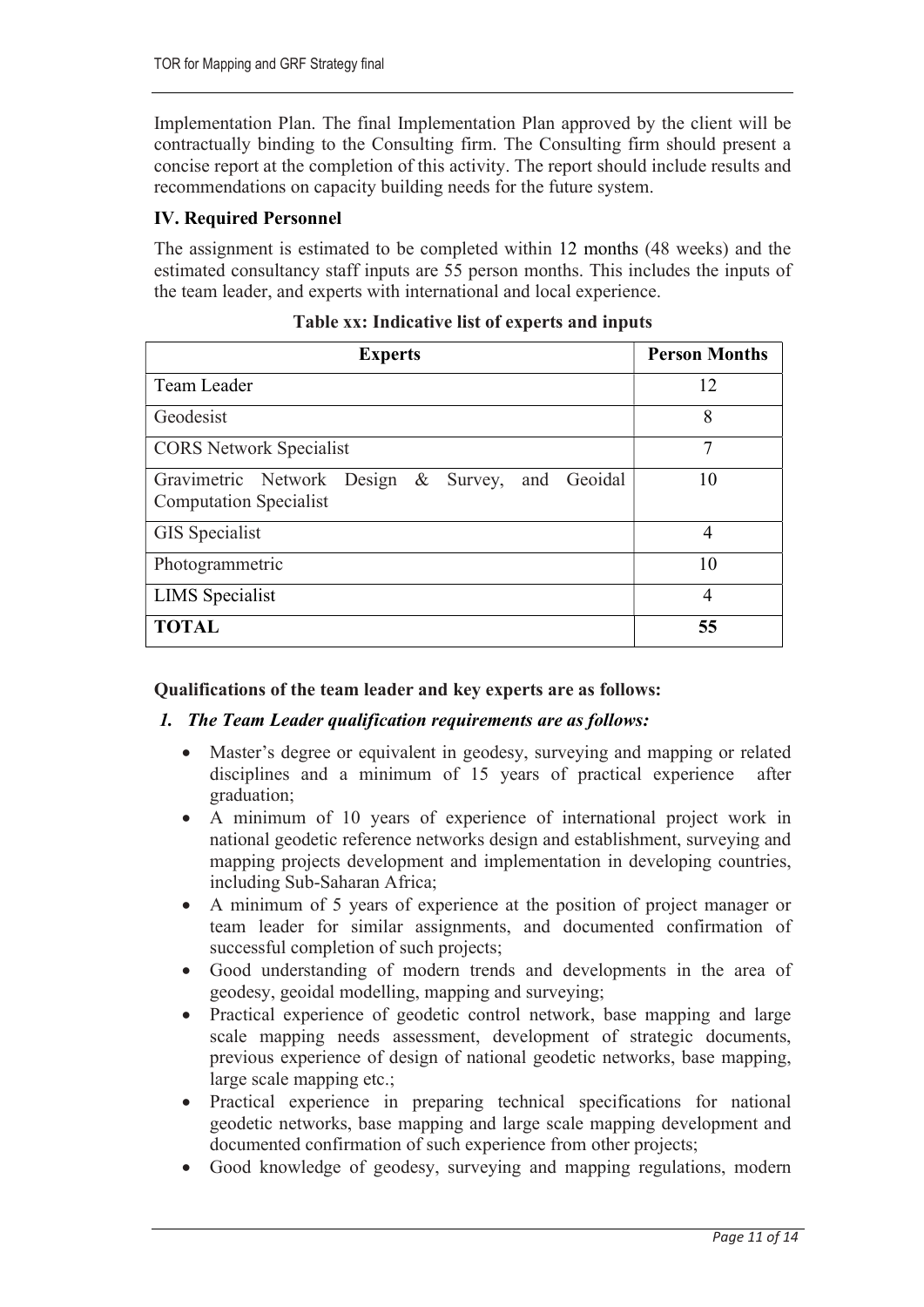standards and methodologies from different countries;

- Good knowledge of the World Bank requirements and regulations for project design and bid documentation preparation;
- Good Computer and Software skills including professional software for spatial data capturing, processing and management, office and project management applications, understanding of professional software and tools for business process mapping and reengineering and data modelling;
- Good reporting and presentation skills, and good knowledge of report preparation techniques;
- Good organisation and communication skills, and ability to work in multicultural environments, organize and manage team work, and cooperate with the stakeholders; and
- Good English language skills at professional level.

### 2. The Key Experts qualification requirements are as follows:

The Consultant firm should propose a Team of key experts based on its experience of similar assignments that will guarantee the best quality professional consultancy services and achievement of the results of this assignment in accordance with the TOR requirements. The Consultant should have strong experience in the following areas: i) Geodesy and Land Surveying; ii) CORS Network Design and Implementation; iii) Gravimetric Network design, Gravimetric Survey and Geoidal Computation; iv) GIS, Spatial Data Management; v) Mapping, Remote Sensing and Photogrammetry; vi) Information and Communication Technology. In addition, the Consultant should have strong knowledge and experience of mapping and surveying policy in East Africa, preferably in Kenya, and have demonstrated experience in successfully undertaking similar assignment. The minimum qualification requirements for the key experts depending on their proposed positions are as follows:

- Master's degree or equivalent in the relevant disciplines for each expert and a minimum of 15 years of practical experience in their disciplines in land administration sector after graduation;
- A minimum of 10 year of experience as key experts in international projects in national geodetic networks establishment, gravimetric survey and geoidal computation, GIS, GNSS and Land Information Management Systems implementation in developing countries, preferably in Sub-Saharan Africa;
- Practical experience in national geodetic networks, base mapping and large scale mapping assessment and analysis, review of the regulation and technical standards and requirements in these areas, previous experience in projects designs and preparation of, road maps etc.
- Strong experience in the design and implementation of nation-wide projects for geodetic network establishment, base mapping and large scale mapping in developing countries, preferably in Sub-Saharan Africa;
- Proven experience of successful assignments in similar positions in land administration projects in developing countries, preferably in Sub-Saran Africa;
- Practical experience in CORS Networks and NCC design and system architecture development, system security and security controls, and in communication networks analysis and design etc.;
- Documented experience in preparing technical specifications and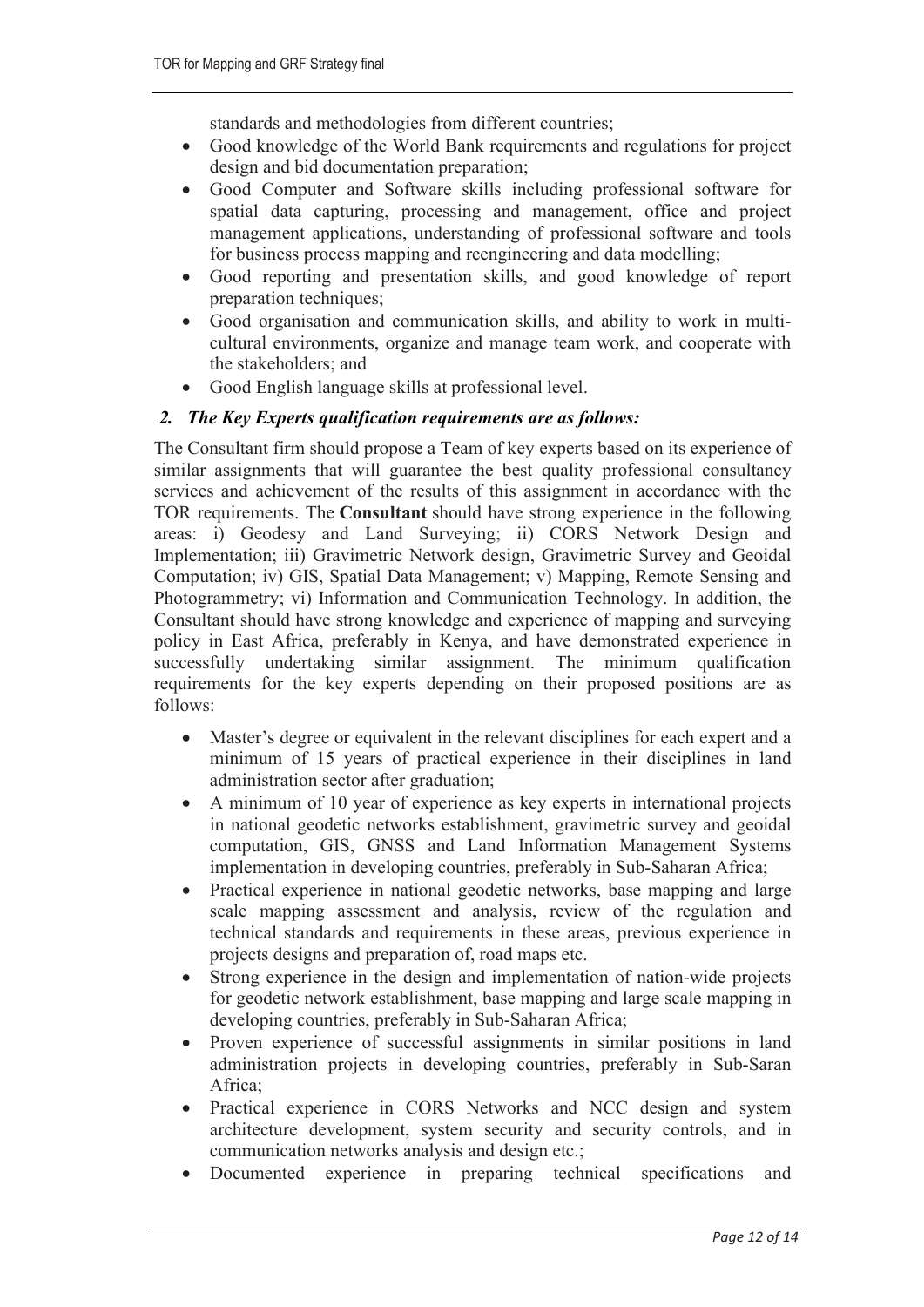requirements for bid documents, knowledge of the World Bank requirements and regulations for project design and bid documentation preparation;

- Good computer and software skills, and practical experience in the use of professional software for data base management (including Commercial Off the Shelf (COTS) and Open Source software), data capturing and processing, GIS software and other software required to carry out the assignment;
- Good communication skills and ability to work in multicultural environments and under time pressure, and experience in using participatory approaches during assignments;
- Good reporting, writing and presentation skills; and
- English language skills to carry out the assignment.

# 3. Local Experts and Personnel qualification requirements

Combining international and local expertise is paramount to the success of the assignment. The Consultant firm must include local experts in the team as resource persons in different domains relevant to the assignment. The local experts should include mainly specialists in Geodesy and Land Survey, Topographic Mapping and Cadastre, with good knowledge of national regulations and technical instructions in the surveying and geodesy, ICT or any other areas considered necessary for the assignment. The minimum qualification requirements for the local experts depending on their proposed positions are as follows:

- Master's degree or equivalent in relevant disciplines and a minimum of 15 years of practical experience in the relevant fields after graduation;
- Good professional record and proven experience in the fields;
- Practical experience in situation assessment and analysis in relevant fields, preparation of assessment and analytical reports, and previous experience in preparing conceptual and road map reports;
- Experience in or knowledge of implementing international projects;
- Strong experience in design of land information management systems in developing countries, preferably in Sub-Saharan Africa;
- Good communication skills and ability to work in multicultural environments and to achieve results under time pressure;
- Good computer and software skills, and practical experience in the use of office software necessary for the assignment as well as professional software relevant to the assigned positions;
- Good reporting, writing of documents and presentation skills; and
- Fluent spoken and written English language skills.

The Consultant firm can hire other local personnel as considered necessary to complete the assignment successfully.

### V. Client's Input and Responsibilities

The client, MoLPP, will provide required services including: working space and meeting rooms; professional and support counterpart personnel to work with the consultants; existing reports on relevant studies; and information on any on-going but related initiatives.

### VI. Estimated Outputs

The consultant firm should produce at least 6 outputs:

• Inception report;